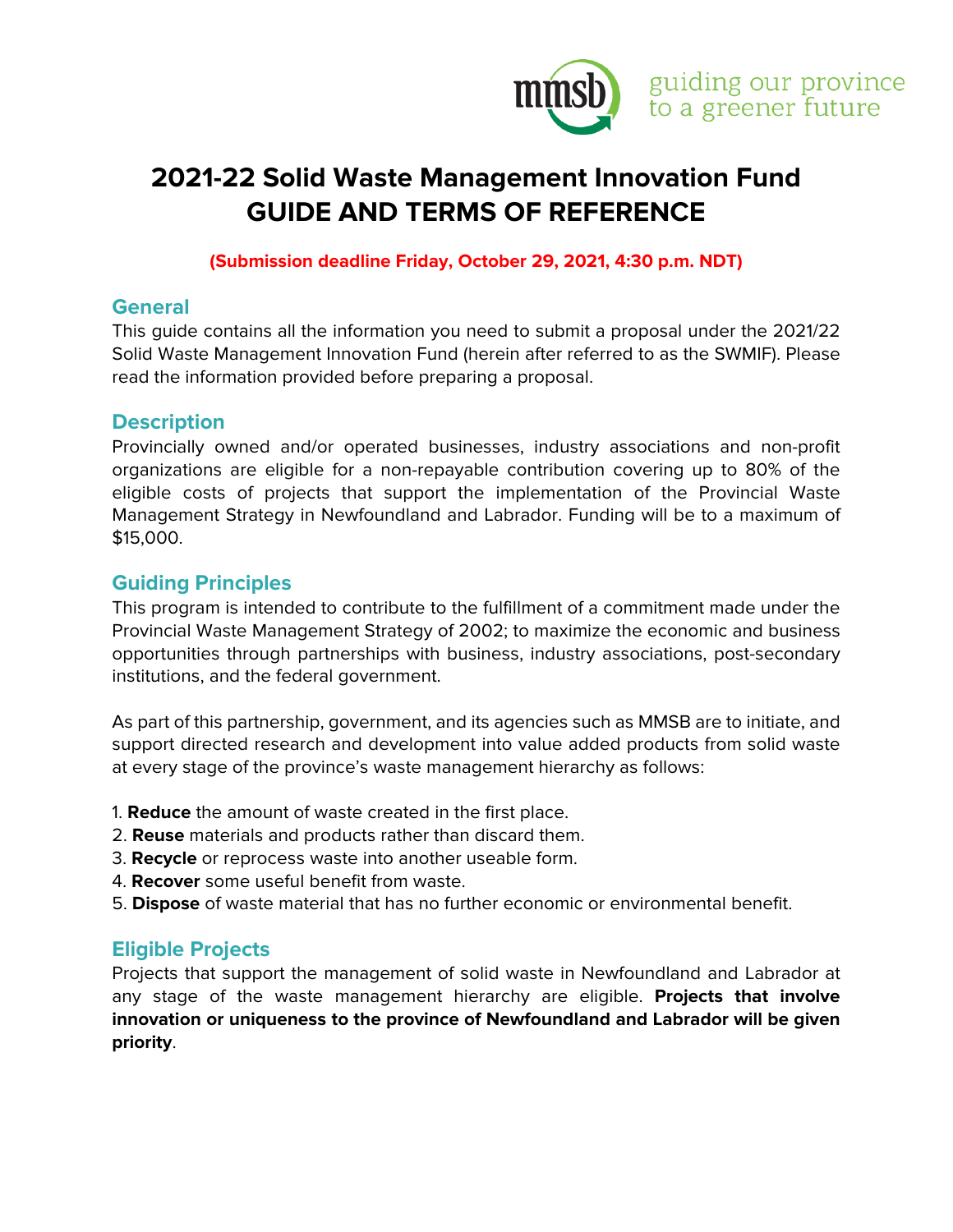## **Eligible Project Costs**

For equipment, service or materials purchases over \$500, Proponents much attach three quotes and at least one user reference for purchases over \$5,000.

## **Ineligible Projects**

Ineligible projects include but are not limited to the following:

• Clean-ups

### **Ineligible Project Costs**

Ineligible project costs include but are not limited to the following:

- Hours of work performed by the proponent or by a member of the immediate family (child, stepchild, ward, spouse, parent, sister, or brother) of the proponent\*
- Gifts and donations
- Advertising costs
- Alcoholic refreshments for any occasion
- Costs incurred prior to funding approval
- Refundable portions of HST

\*Note: The requested contribution to hours of work performed by an existing employee must not exceed 50% of the total requested amount for the project.

### **Additional Note on Eligibility**

Where relevant, proponents may be required to complete any outstanding MMSB funded projects prior to being considered for a new award.

### **Proposal Management**

Proposals will be assessed by a Selection Committee comprised of representatives from the Newfoundland and Labrador Environmental Industry Association, Department of Tourism, Culture, Arts and Recreation, the National Research Council (Industrial Research Assistance Program), Atlantic Canada Opportunities Agency and MMSB.

The selection committee will rate proposals based on two overarching principles; **possible impact to the waste management hierarchy (waste reduction or diversion) and innovativeness to the province**. Demonstrated ability to successfully undertake the project will also be considered. All proposals will then be ranked in order from the highest score to the lowest to assess the top proposals. **It is anticipated that successful proponents will be notified on or before December 31, 2021.** 

It is the responsibility of all proponents to clearly illustrate how the proposals relate to the principles of the SWMIF (refer to Guiding Principles).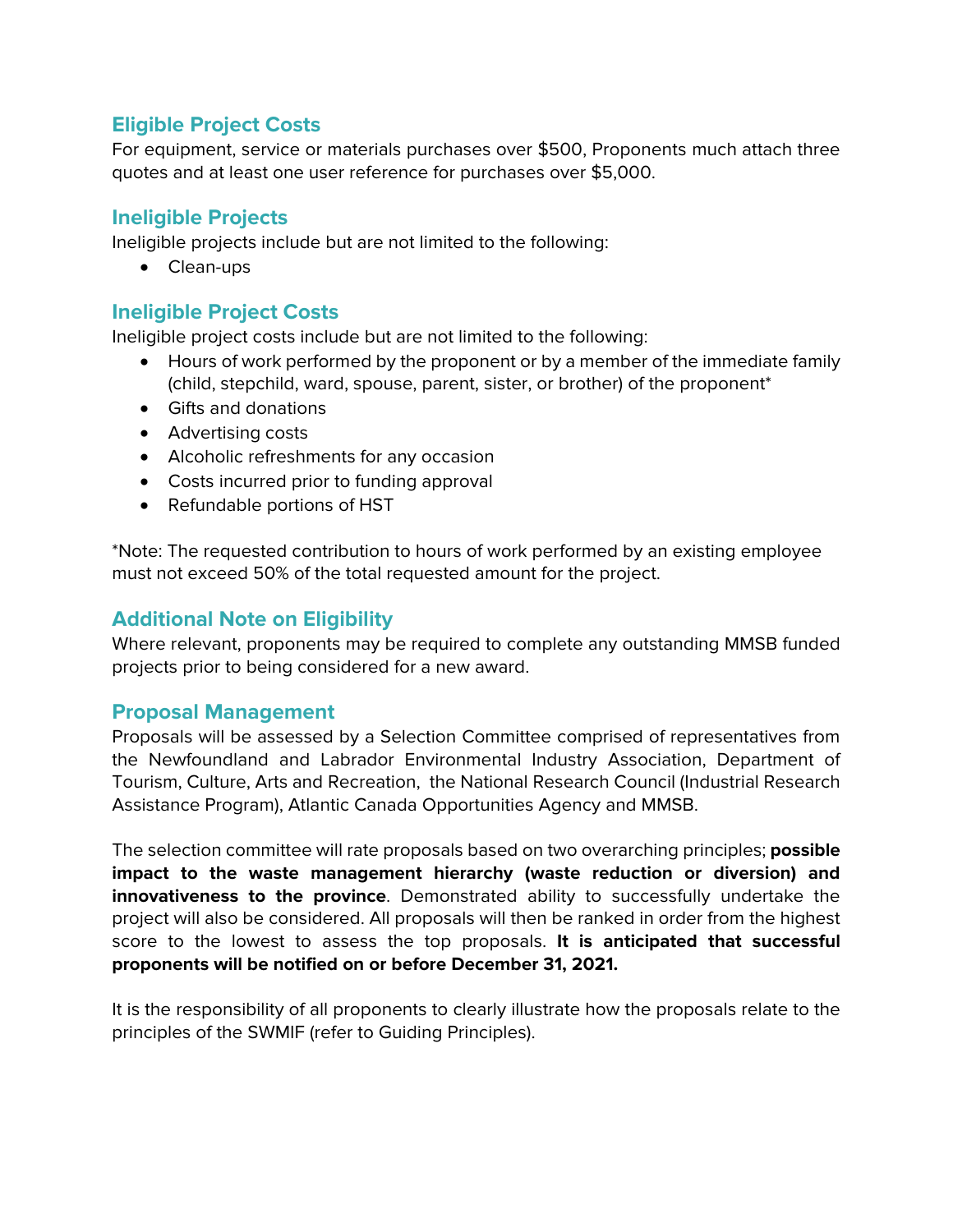## **Proposal Submission**

1. Proponents are encouraged to contact the Business Development Officer at MMSB (709 757-0782 / [moton@mmsb.nl.ca\)](mailto:moton@mmsb.nl.ca) prior to submitting a proposal.

2. Proponents will be assessed based upon the contents of the proposal which must include the following:

#### a. **Project overview**

#### b. **Company/organization profile**

- i. History
- ii. Management and key staff description (attach resumes where applicable)
- iii. Demonstrated financial stability (where applicable)
- iv. Demonstrated capability to successfully undertake the project
- v. Contact information (email, telephone, and mailing address)

#### c**. Description of Project**

i. List of activities to be carried out

- ii. Location of activities to be carried out
- iii. Implementation plan and timelines by activity
- iv. Demonstrated maximization of local economic benefit

v. Demonstrated strategic importance of the project to the implementation of the Provincial Waste Management Strategy (**impact to the waste management hierarchy** – **please include how you plan to measure this impact**)

- vi. Demonstrated uniqueness of work/innovativeness to the province
- vii. List of project deliverables
- viii. Demonstrated consideration of risks to project implementation

#### d**. Project Budget (Table**)

i. Total project cost by item and activity

ii. List of all funding partners and their contribution including the requested contribution by MMSB and the proponent's contribution (monetary, in-kind, or a combination)

iii. Status of requested funding from other organizations where applicable

iv. A suggested budget format is shown below:

| <b>Item</b>                                           | <b>Requested Contribution</b><br>from MMSB | <b>Other Funding (if</b><br><b>Applicable)</b> | <b>In-Kind</b> |
|-------------------------------------------------------|--------------------------------------------|------------------------------------------------|----------------|
| Equipment (shredder)                                  | \$10,000                                   |                                                |                |
| <b>Professional Services</b><br>(installation)        | \$2,000                                    |                                                |                |
| Operator's Salary (\$20/hr*10<br>hrs/week * 30 weeks) |                                            |                                                | \$6,000        |
| <b>Total</b>                                          | \$12,000                                   |                                                | \$6,000        |